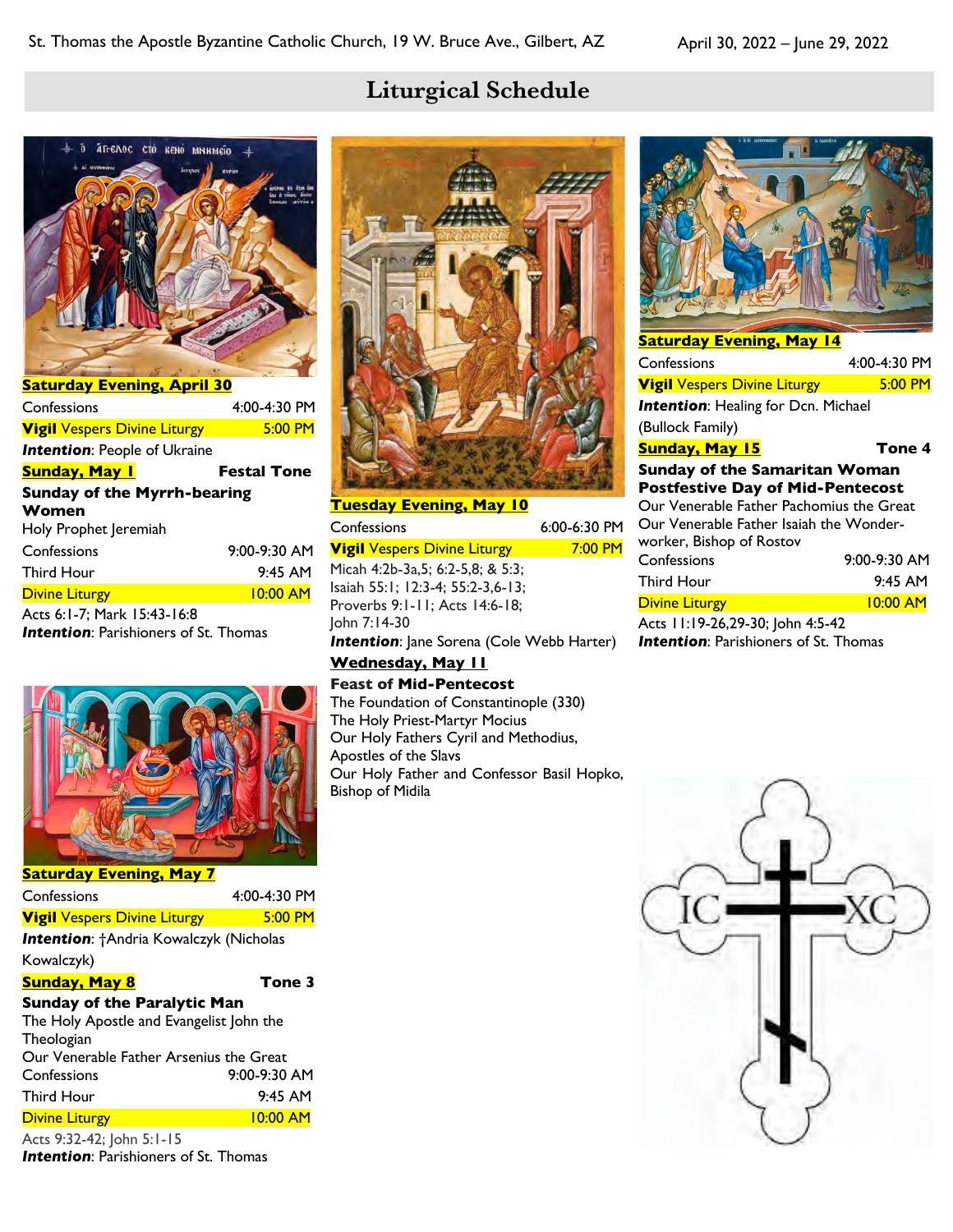



| <u>Saturday Evening, May 21</u>             |                  |
|---------------------------------------------|------------------|
| Confessions                                 | 4:00-4:30 PM     |
| <b>Vigil Vespers Divine Liturgy</b>         | 5:00 PM          |
| <b>Intention:</b> Hoey Kowalczyk            |                  |
| (Kowalczyk Family)                          |                  |
| <u>Sunday, May 22</u>                       | Tone 5           |
| <b>Sunday of the Man Born Blind</b>         |                  |
| Holy Martyr Basiliscus                      |                  |
| Holy & Righteous Melchizedek, King of Salem |                  |
| Confessions                                 | $9:00 - 9:30$ AM |
| <b>Third Hour</b>                           | $9:45$ AM        |
| <b>Divine Liturgy</b>                       | 10:00 AM         |
| Acts 16:16-34; John 9:1-38                  |                  |

**Intention: Parishioners of St. Thomas** 



| <b>Wednesday Evening, May 25</b>                              |                  |
|---------------------------------------------------------------|------------------|
| Confessions                                                   | $6:00 - 6:30$ PM |
| <b>Vigil</b> Vespers Divine Liturgy                           | $7:00$ PM        |
| Isaiah 2:2-3; Isaiah 62:10-63:3,7-9;<br>Zechariah 14:1.4.8-11 |                  |
| <b>Intention:</b> †Johnathan Bronson                          |                  |
| (Dcn. Michael)                                                |                  |
| <u> Thursday Morning, May 26</u>                              |                  |
| Feast of the Ascension of Our Lord,                           |                  |
| <b>God, and Savior Jesus Christ</b>                           |                  |
| Day of Precept/Holy Day of Obligation                         |                  |
| Confessions                                                   | 8:00-8:30 AM     |
| <b>Divine Liturgy</b>                                         | $9:00$ AM        |
| Acts 1:1-12; Luke 24:36-53                                    |                  |

**Intention: Parishioners of St. Thomas** 



| <u>Saturday Evening, May 28</u>            |                  |
|--------------------------------------------|------------------|
| Confessions                                | $4:00 - 4:30$ PM |
| <b>Vigil Vespers Divine Liturgy</b>        | 5:00 PM          |
| Genesis 14:14-20;                          |                  |
| Deuteronomy I:8-11,15-17;                  |                  |
| Deuteronomy 10:14-21                       |                  |
| <b>Intention:</b> †Mary Helena Lawson      |                  |
| (Bullock Family)                           |                  |
|                                            |                  |
| <b><u>Sunday, May 29</u></b>               | Tone 6           |
| Sunday of the Fathers at the First         |                  |
| <b>Ecumenical Council of Nicea</b>         |                  |
| <b>Postfestive Day of the Ascension</b>    |                  |
| Holy Venerable Martyr and Virgin Theodosia |                  |
| Confessions                                | 9:00-9:30 AM     |
| Third Hour                                 | 9:45 AM          |
| <b>Divine Liturgy</b>                      | 10:00 AM         |

*Intention*: Parishioners of St. Thomas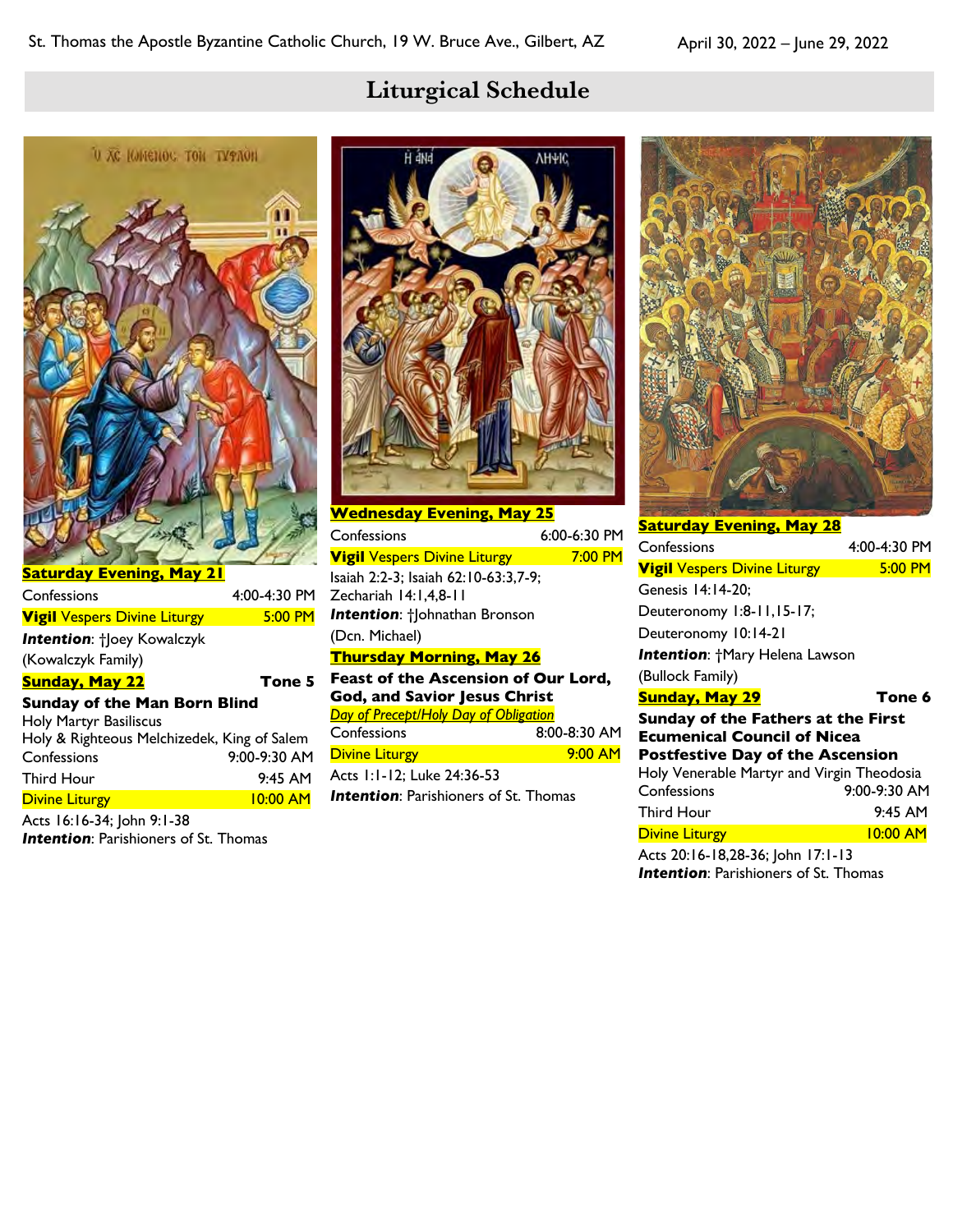

**Saturday Morning, June 4 Fifth All Souls Saturday Commemoration of All the Faithful Departed** Our Holy Father Metrophane, Patriarch of Constantinople Holy Myrrh-bearers Martha & Mary Confessions 8:00-8:30 AM Divine Liturgy & Panachida with reading of the names of All Souls inscribed on the Parish Diptychs 9:00 AM Acts 28:1-31; 1 Thessalonians 4:13-17; John 21:15-25; John 5:24-30 *Intention*: **†All Souls**



| <u> Saturday Evening, June 4</u>               |                    |
|------------------------------------------------|--------------------|
| Confessions                                    | 4:00-4:30 PM       |
| <b>Vigil Vespers Divine Liturgy</b>            | 5:00 PM            |
| Numbers 11:16-17,24-29;                        |                    |
| Joel 2:23-32; Ezekiel 36:24-28                 |                    |
| <b>Intention:</b> †Andria Kowalczyk (Kowalczyk |                    |
| Family)                                        |                    |
| <u>Sunday, June 5</u>                          | <b>Festal Tone</b> |
| <b>Pentecost Sunday</b>                        |                    |
| Confessions                                    | 9:00-9:30 AM       |
| Third Hour                                     | $9:45$ AM          |
| <b>Divine Liturgy</b>                          | 10:00 AM           |
| Acts 2:1-11; John 7:37-52,8:12                 |                    |
| <b>Intention</b> : Parishioners of St. Thomas  |                    |

#### **Monday Evening, June 6**

#### **Pentecost Monday**

| Confessions                            | $6:00 - 6:30$ PM |
|----------------------------------------|------------------|
| <b>Divine Liturgy</b>                  | $7:00$ PM        |
| Ephesians 5:9-19; Matthew 18:10-20;    |                  |
| Matthew 12:30-36; Mark 13:9-13;        |                  |
| Luke 11:9-13; John 16:2-14             |                  |
| <b>Intention: +David Schad (Vidula</b> |                  |
| Kewstslcvyk)                           |                  |

#### **Bright Week: No Fasting from Pentecost Sunday to the Sunday of All Saints (June 6-June 12)**

Every year there is no fasting or abstinence during the bright period from Pentecost Sunday to the Sunday of All Saints (which fall this year from June 6-June 12).



**Saturday Evening, June 11** Confessions 4:00-4:30 PM **Vigil** Vespers Divine Liturgy **5:00 PM** Isaiah 43:9-14; Wisdom of Solomon 3:1-9; Wisdom of Solomon 5:15-6:3 *Intention*: †Helen Ferencz (Al Ferencz*)* **Sunday, June 12 Tone 8 Sunday of All Saints** Our Venerable Father Onuphry the Great Our Venerable Father Peter of Mt. Athos Confessions 9:00-9:30 AM Third Hour 9:45 AM Divine Liturgy 10:00 AM

Hebrews 11:33-12:2; Matthew 10:32-33,37-38; 19:27-30 **Intention: Parishioners of St. Thomas** 

### **June 13-28: The Apostles Fast (The Peter & Paul Fast)**

The Ruthenian Metropolia has identified the period from the Monday following the Sunday of All Saints (which falls on a different date each year dependent upon the date of Easter) until June 28, the day before the Feast of the Holy, Glorious, and Illustrious Pre-eminent Apostles Peter & Paul (always on June 29), as a penitential season. By tradition it is a period of strict abstinence with the usual mitigations. Common practice in recent years has been to adopt at the very minimum some increased level of abstinence beyond that of nonpenitential seasons. The observance of this fast is voluntary.